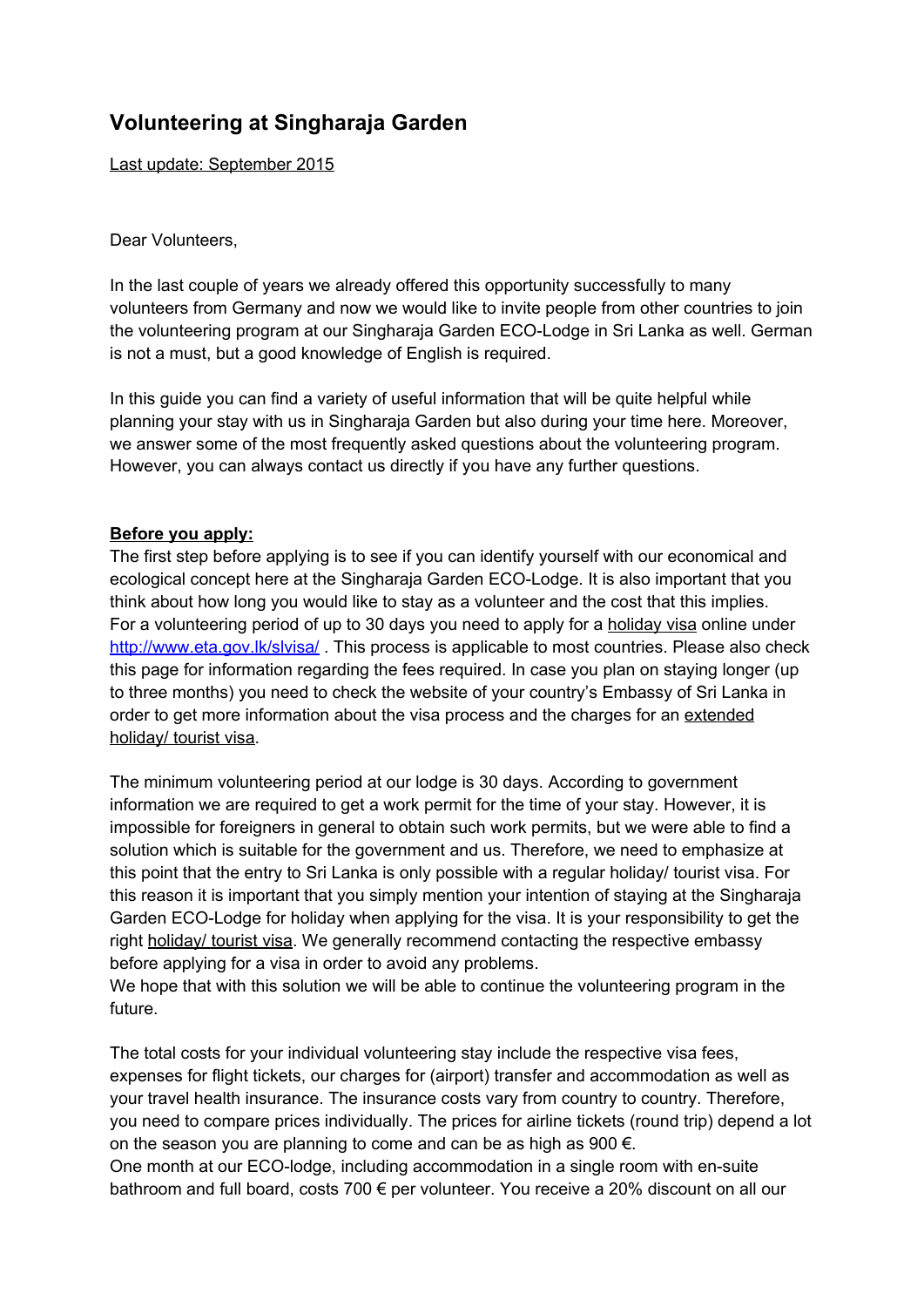guest tours (Galle Dutch Fort, Bentota Beach, Udawalawe Safari). All other activities at the lodge like yoga, jungle tour, mountain biking and kayaking are free of charge for you and you can always participate when there is spot available. We charge 80  $\epsilon$  for the transfer to or from the airport (one way).

You get 1.5 days off per week and an additional 2 holidays per month. You are free to save those days for the end of your trip so that you are able to go on a self-organized round trip through Sri Lanka, for example.

The tropical climate in Singharaja Garden is well balanced throughout the year and we have an average temperature of 28°C during the day and 22°C during the night. We usually get heavy rains from mid-April till the end of June and also in November. The wind is generally very pleasant all year round, sometimes even a little brisk, and comes from south-east (January until April) or from north-west (May until December). However, especially during the first couple of days the weather feels very tropically humid.

Every year in May and June we have our company holiday and the lodge is closed. Therefore, we do not offer the volunteering program during this period.

Your application should include an informative letter of motivation and your CV with a picture. We recommend contacting us before preparing and sending out the application in order to check if there is still an open spot for your preferred time period. When working as a volunteer at the lodge the ability to work in a team is as important as flexibility, a good attitude towards cleanliness and tidiness and the knowledge of English. Knowing some Singhalese words and phrases would also be very nice.

#### **Preparing your trip:**

As soon as your application is confirmed by us you can book your flight, get a travel health insurance and apply for a visa. You might also want to buy a travel guide about Sri Lanka and a language guide for Singhalese so you can get to know the country and the language a little bit in advance.

No special vaccinations are needed for this region of Sri Lanka, but all standard vaccinations should be up-to-date and noted in an international vaccination certificate. We do not have that many mosquitoes but we still recommend bringing a mosquito repellent in order to avoid any allergic reactions. Wearing light and long clothes in the evening helps as well. **There is no danger of malaria in our region!**

#### **What you should and shouldn't pack in your suitcase/ backpack:**

We do not recommend bringing highly sensitive electronic devices like notebooks/ laptops or expensive smart phones. Hair dryers, curling irons and hair straighteners should also stay at home in order to keep electricity consumption low. An mp3 player, a camera and books are much better choices. You can get a local SIM-card for about 2.00 €, which you can also use for short calls home. Also bring summer clothing, sturdy shoes and hiking trousers for the jungle tours as well as a fleece sweater for cooler evenings and tuktuk tours; bathing trunks/ bathing suit/ bikini for the beach or the lodge pool. In public women should always wear knee-length trousers/ skirts/ dresses and cover their shoulders with a shirt or blouse, men should at least wear longer shorts and a t-shirt/ short-sleeved shirt. This is also applicable to all public volunteering jobs like at school, pre-school or the ECO-lodge. You can wear old summer clothing when working on a construction site or in the garden. All clothes should be stout, practical and robust. You should not bring any white clothes. During your free time you can also wear shorter clothes while at the lodge. A small backpack for hiking tours, a beach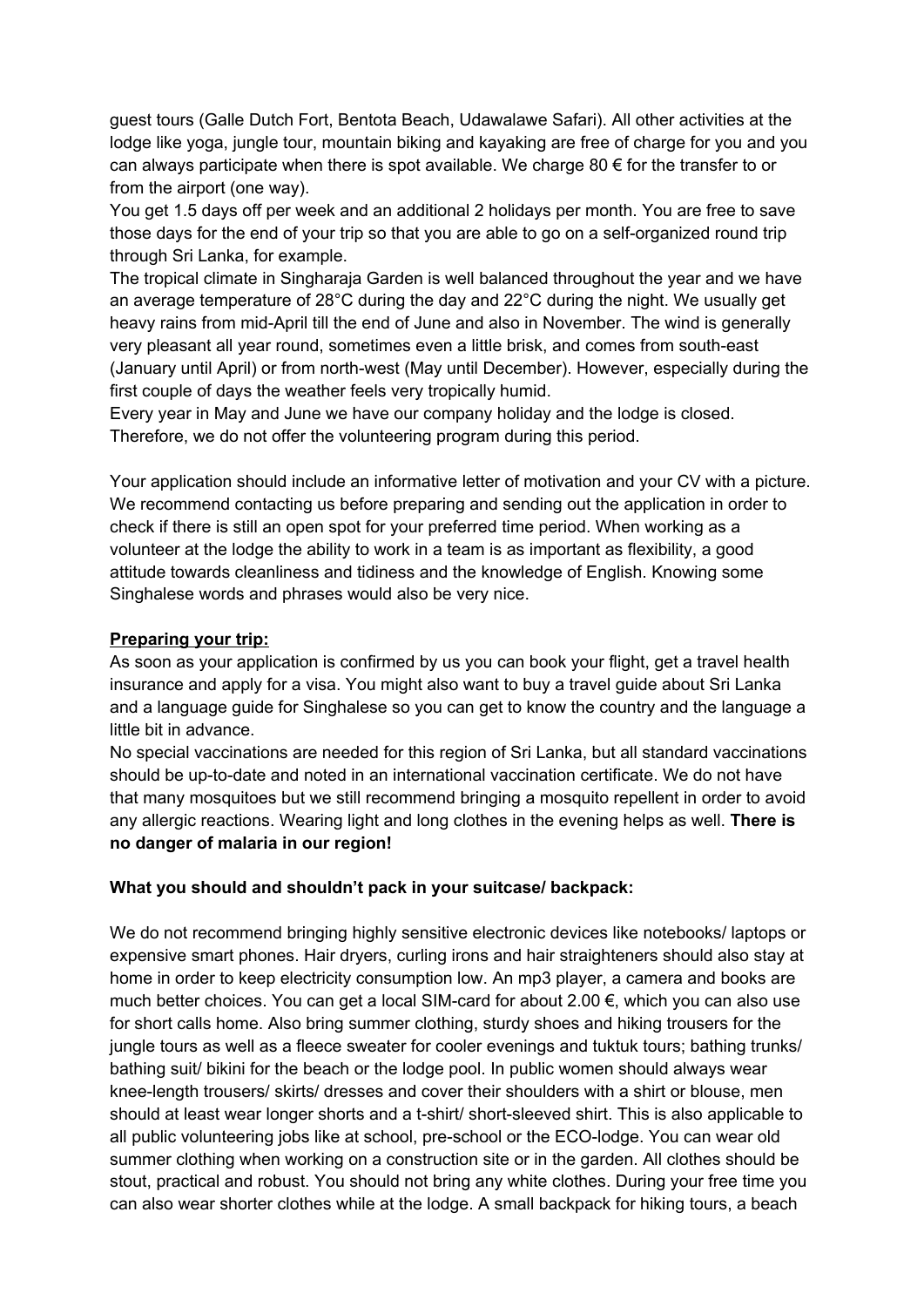towel, a sun hat, sunglasses and sunscreen with a high UV factor should also be on your packing list. If you wear glasses you might want to bring an extra pair. Packing a flashlight, a pocketknife and a first aid kit also makes sense. You can use our washing machine once a week.

Euros are sufficient as pocket money and you do not have to exchange US Dollars or Sri Lanka Rupees in advance. There is an opportunity to change money at the airport in Colombo. The cash machine in the village nearby also accepts credit cards.

ATTENTION! The possession and importation of drugs can lead to very high penalties in Sri Lanka, in some cases it can even lead to death penalty.

## **Arrival:**

You will be picked up personally at the airport. We will be waiting for you in the arrivals hall. Here you also have the opportunity to change some money. The mere transfer time from the airport to the lodge is 3 to 4 hours. Depending on your arrival time we will stop for some grocery shopping and to get food/ drinks in Colombo. After your arrival in Singharaja Garden you can use the first 2 days to acclimatise yourself and to get to know everything.

### **Projects:**

We offer our volunteers two different forms of volunteer work.

- 1. Social voluntary service
- 2. Ecological voluntary service

The social voluntary service is realised in connection with projects supported by our association "New home Beruwale". This can be house construction, pre-school or school projects.

### House construction:

In some cases we support very poor families by building a house for them. Our volunteers can help during the construction phase. Simple knowledge of English is sufficient, but we recommend learning some words in Singhalese in order to be able to communicate on site. Pre-school:

There is a private pre-school in the village 15 km from our lodge. Here you support the teachers by helping them with their classes, especially with English lessons (easy level). You need good English knowledge and also some Singhalese to communicate with the teachers and students. You go there by bus which leaves at 7:40 am and it comes back at 1:00 pm. We pay for the bus service.

### School:

If you want to help with regular school lessons it would be nice if your career wish is to become a teacher. We generally prefer volunteers who have already completed a teacher training course at university. If you are interested in this position please contact us for further information.

### ECO-lodge:

The work for the ecological volunteer service takes place at our ECO-lodge. Besides our ecological hotel we also have an organic farming project on our 3 ha property. In order to gain insights into a diversified lodging establishment led under CSR (Corporate Social Responsibility) aspects we involve you in any activities and tasks at the lodge.

If desired a combination of social and ecological voluntary service is possible as well.

### **Your volunteer period:**

No matter which volunteer form you chose the centre of your daily life will be our Singharaja Garden ECO-Lodge.

During your stay here it is your responsibility to keep your room clean. This means that you need to sweep daily and that you should thoroughly clean your room once a week. In the